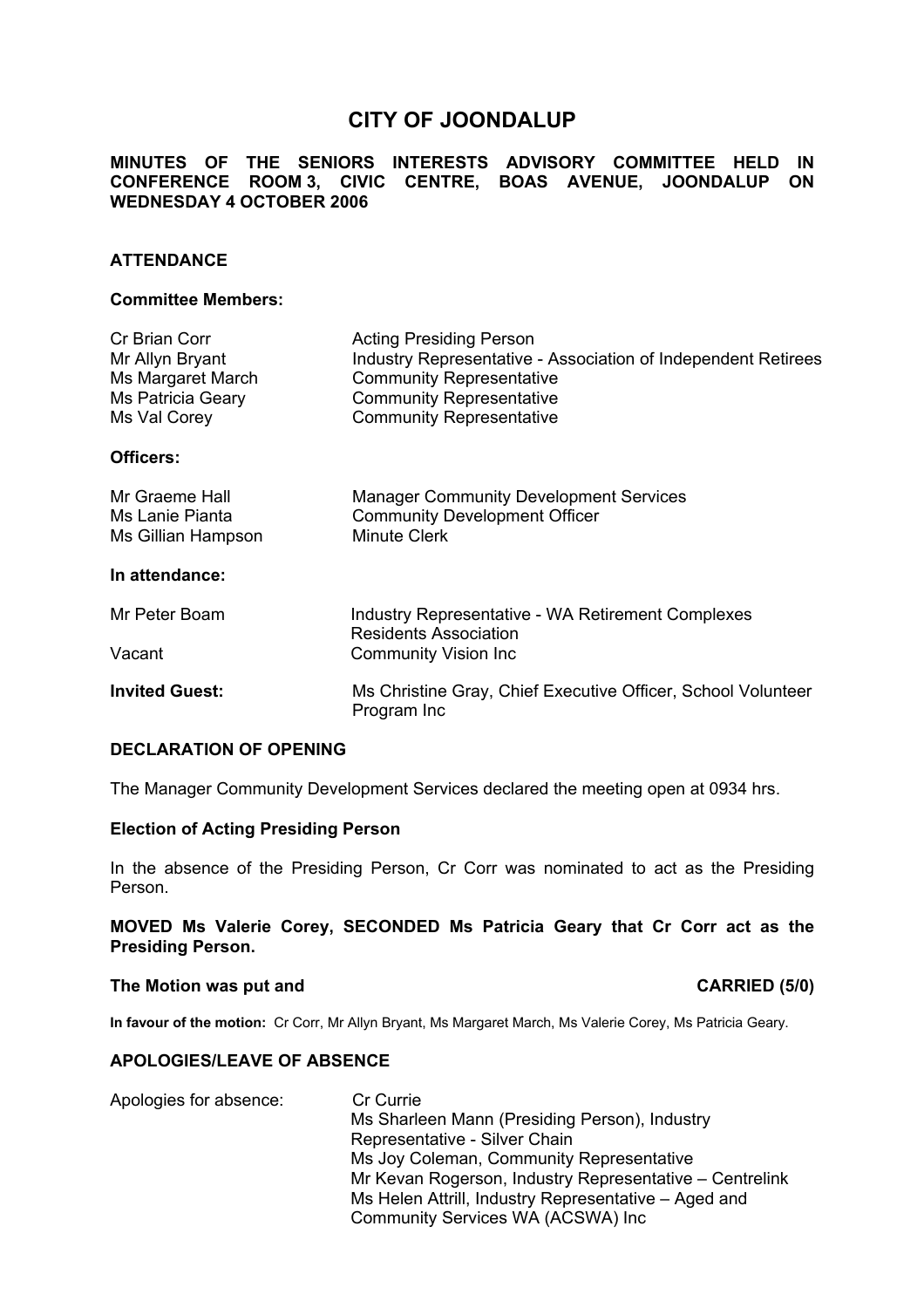## **CONFIRMATION OF MINUTES**

## MINUTES OF THE SENIORS INTERESTS ADVISORY COMMITTEE MEETING HELD ON 2 AUGUST 2006

**MOVED Mr Allyn Bryant, SECONDED Ms Margaret March that the minutes of the meeting of the Seniors Interests Advisory Committee held on 2 August 2006 be confirmed as a true and correct record.** 

## The Motion was Put and **CARRIED** (5/0)

**In favour of the motion:** Cr Corr, Mr Allyn Bryant, Ms Margaret March, Ms Patricia Geary and Ms Val Corey.

## **ANNOUNCEMENTS BY THE ACTING PRESIDING PERSON WITHOUT DISCUSSION**

Nil.

## **DECLARATIONS OF FINANCIAL INTEREST**

Nil.

## **IDENTIFICATION OF MATTERS FOR WHICH THE MEETING MAY SIT BEHIND CLOSED DOORS**

Not applicable.

## **PETITIONS AND DEPUTATIONS**

Nil.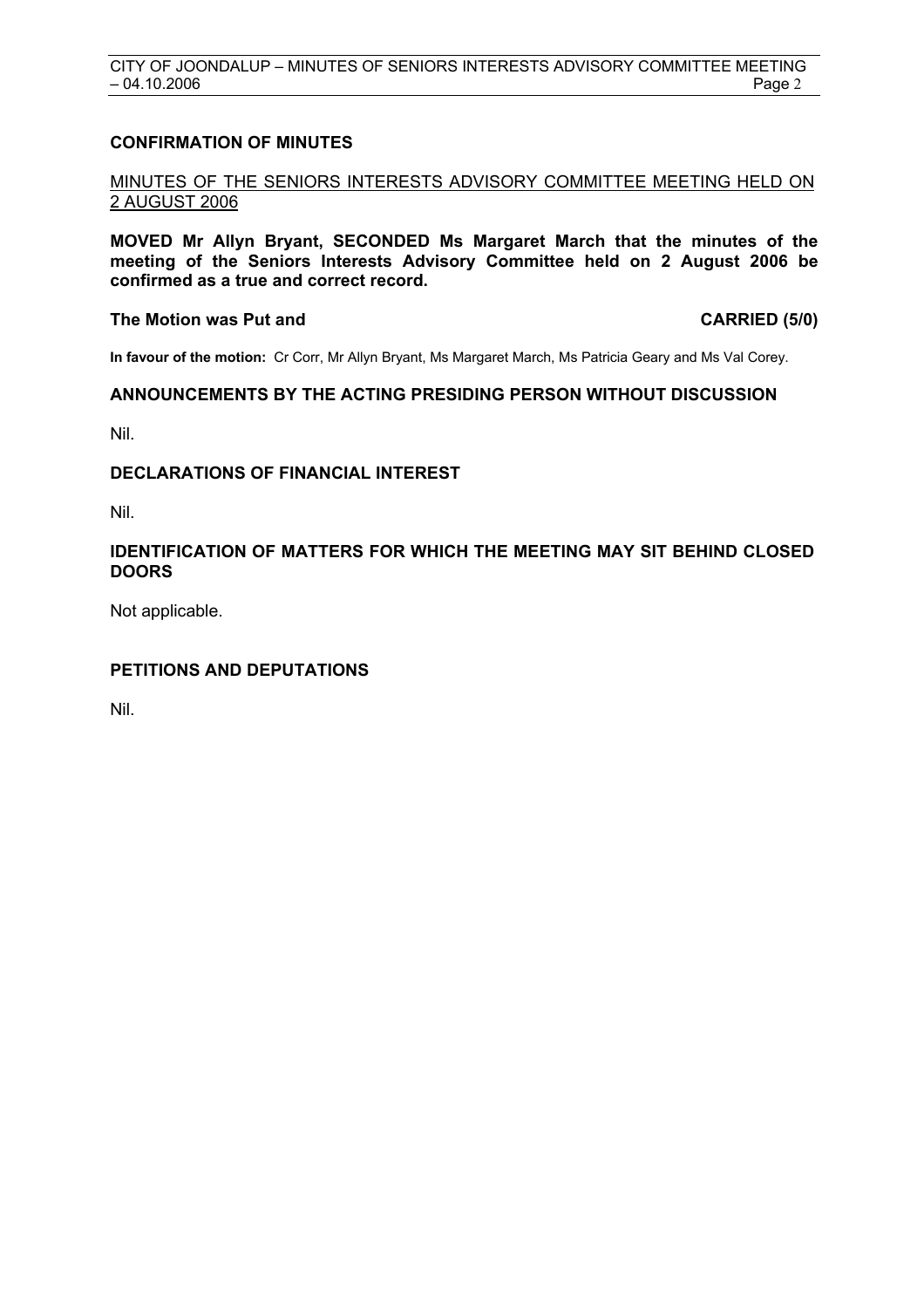Item 4 was brought forward to allow the invited guest, Ms Christine Gray, the option to leave at the conclusion of her presentation.

# **ITEM 4 PRESENTATION – SCHOOLS VOLUNTEER PROGRAM [55511]**

**WARD:** All

**RESPONSIBLE** Mr Chris Terelinck **A/DIRECTOR:** Planning and Community Development (Acting)

Christine Gray the CEO of the School Volunteer Program (SVP) Inc in Western Australia, will attend this SIAC meeting after being invited to give a presentation about the SVP.

The mission of the SVP is to:

- Utilise the abilities of seniors and retired people, as well as other community volunteers, to encourage and guide young people who are having difficulty coping at school;
- Encourage young people to achieve their potential by developing improved life skills;
- Promote the value of seniors and retired people in the community; and
- Break down barriers between generations.

The SVP is a national program, which has been in operation for more than ten years in Western Australia. More than 230 schools throughout the state participate in the program, with about 1,800 active seniors going into schools each week to role model and mentor a student on a one-on-one basis. The program includes pre-primary to Year 12 students. Volunteers have access to workshops free of charge on contemporary topics considered relevant to their volunteering role with young people. Topics include: Drugs and Suicide Awareness; Listening and Communication Skills; and Issues Facing Young People Today. The SVP operates in several schools within the City, including North Woodvale and Connolly Primary Schools as well as Greenwood, Ocean Reef and Belridge High Schools.

Catherine Gray circulated information on the School Volunteer Program to the committee followed by a presentation.

At the conclusion of the presentation, the Acting Presiding Person thanked Ms Gray for her detailed presentation and asked what the committee could do to assist the program. Ms Gray suggested that the School Volunteer Program could be promoted via the Committee. Community Development Officer advised that she would facilitate this request by distributing information via the Committee to various senior groups within the City of Joondalup.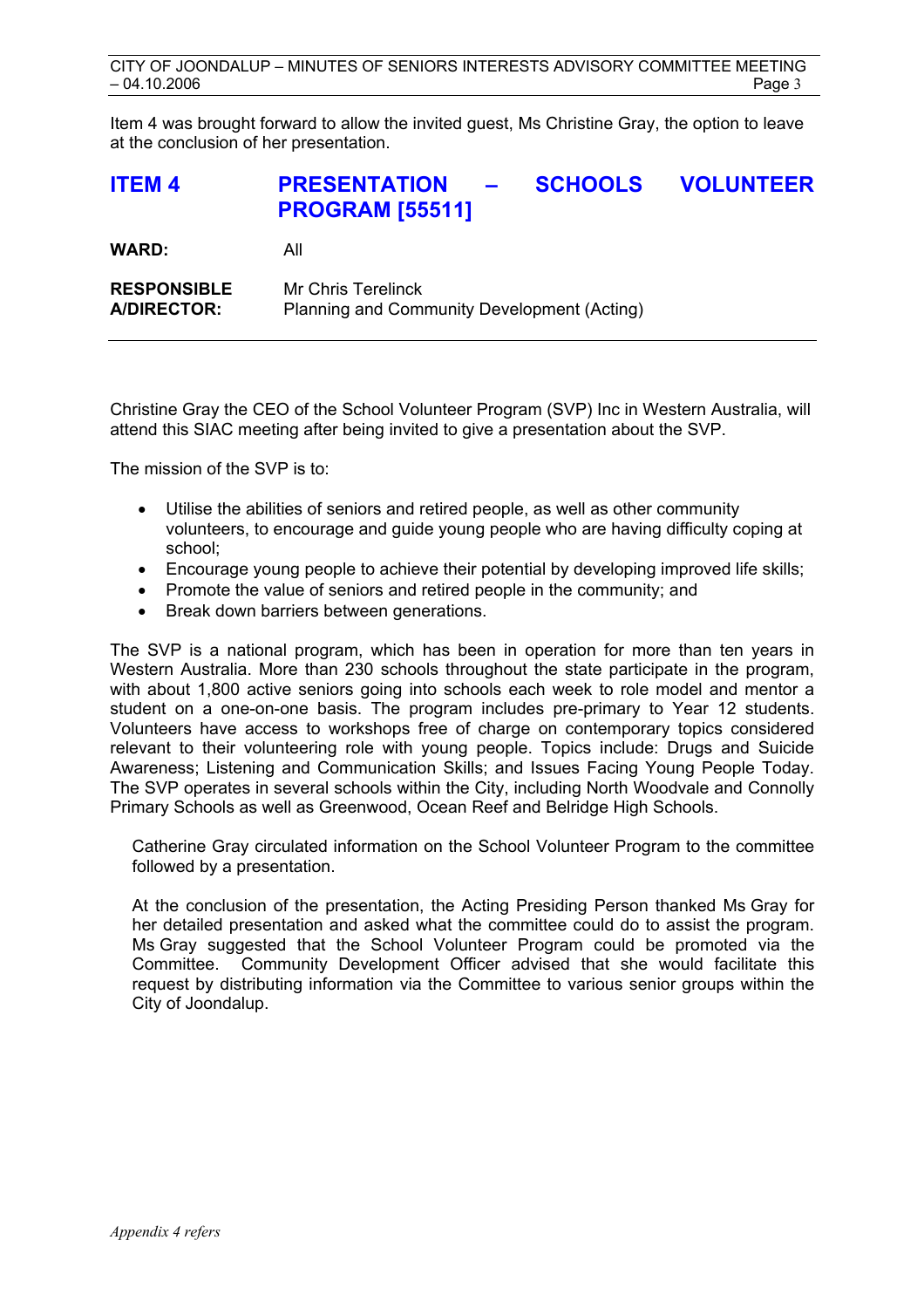# ITEM 1 STATUS REPORT - SENIORS PLAN 2004-2008 **[55511]**

**WARD:** All

**RESPONSIBLE** Mr Chris Terelinck **A/DIRECTOR:** Director Planning and Community Development

## **PURPOSE**

To provide the Seniors Interests Advisory Committee (SIAC) with a status report for the Seniors Plan 2004–2008 to date.

## **EXECUTIVE SUMMARY**

The Seniors Plan was developed to guide the efforts of the City of Joondalup in relation to its work with seniors. Council endorsed the Seniors Plan 2004–2008 on 11 November 2003.

This report outlines the achievements and challenges of actions and tasks in the plan.

Attachment 1 provides a copy of the Seniors Plan, listing the status of actions and tasks to August 2006. Items implemented in 2004 to 2006 are reflected in the status comments. Of the 23 actions listed in the plan, 20 (87%) have been accomplished. For those tasks that have not been met, the status comments provide an explanation.

*It is recommended that the Committee NOTES the progress of actions and tasks as outlined in the Seniors Plan 2004-2008.* 

## **BACKGROUND**

The Seniors Plan evolved from the "Seniors Master Plan – Leisure and Social Activity Needs", which was commissioned by Council in 2001. The consultant's brief was to inform Council of the social and recreation needs of seniors within the City of Joondalup.

A report seeking Council's endorsement of the Seniors Plan was initially considered by the Council in September 2001. At that time Council resolved to defer further consideration of the Seniors Master Plan, in order to seek guidance from the City's Senior's Interests Advisory Committee. As a result of feedback from the committee, a follow-up survey was undertaken in June 2002 to test the initial findings of the study. This consultation broadened the process and confirmed the 2001 findings of the original report presented to Council.

The Seniors Master Plan was later refined with the leisure component being redirected into the City's Leisure Plan, and the Seniors Plan was adopted by the Council in November 2003.

## **DETAILS**

## **Achievements**

Of the 23 actions listed in the plan, three have not been implemented in full therefore representing an 87% implementation rate from commencement in 2004 to August 2006. Achievements are associated with life-long learning, information provision, policy review, community participation, volunteering and the prevention of Elder Abuse. Positive strategies that have come from the plan are highlighted as follows: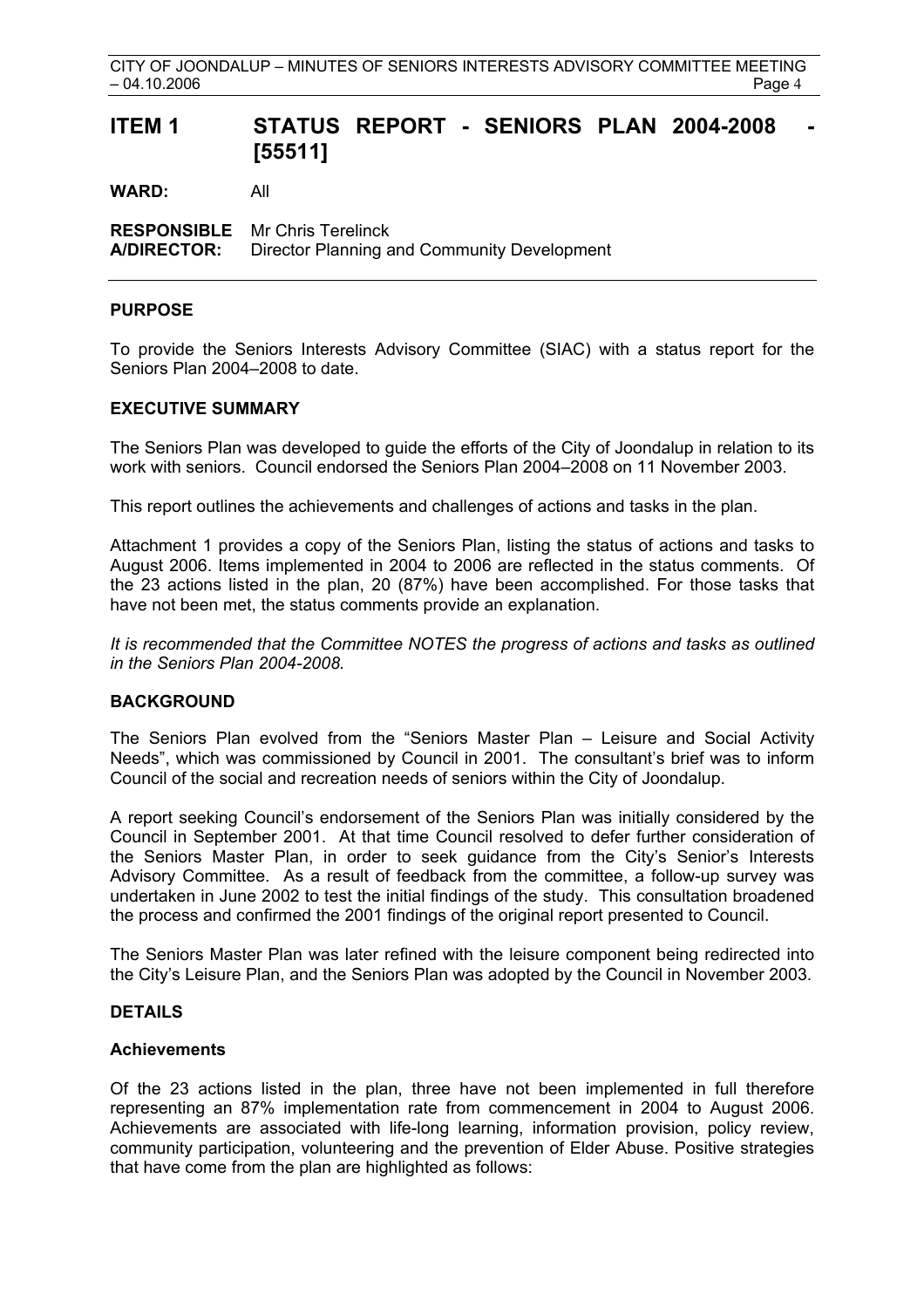### Seniors Accommodation

Current membership of the SIAC now includes a representative from the WA Retirement Complexes Residents Association (WARCRA), representing senior's accommodation issues relating to retirement complexes. This representation has assisted the City to achieve actions in the Seniors Plan.

#### Prevention of Elder Abuse Network

The City facilitates quarterly meetings of the City's Prevention of Elder Abuse Network. The aim of the network is to raise awareness and distribute information about the issue of Elder Abuse. Active membership currently includes representatives from: Advocare; Community Vision Inc; Office of Seniors Interests & Volunteering; Commonwealth Carelink; the University of WA; Carers WA; City of Stirling; Women's Healthworks; Community Policing; Department of Veterans Affairs; Department for Community Development.

Other agencies are included in a growing contact list which includes: Office of the Public Advocate; Department of Health; Silver Chain; ARAFMI Mental Health Carers; Red Cross; Social Work Department Joondalup Health Campus; Social Work Department Osborne Park Hospital; Granny Spiers Community House and Homes West. The City has an operational Prevention of Elder Abuse website and visitors to the website often telephone for additional information.

The City is also represented at quarterly meetings of the Western Australian Network for the Prevention of Elder Abuse (WANPEA), which is facilitated by Advocare. WANPEA provides opportunities to network, share knowledge and information about resources, issues and trends with key stakeholders outside the City of Joondalup.

The City's involvement in the two networks above is reported to the SIAC. The collation and dissemination of information contributes to ensuring that actions in the Seniors Plan are achieved.

## Seminars for Seniors

The Seniors Plan advocates that well designed seminars are an ideal way of communicating with seniors about positive and active ageing. Since 2004, the City has hosted two major seminar events that have been both well attended and received.

From 11-15 September 2006, senior residents of the City of Joondalup will have opportunities to participate in a range of activities at various venues throughout the City under the theme "Seniors: This is Your Life"

## Review of Directory for Seniors and People with Disabilities

A review and evaluation of the directory was completed during 2005. This included looking at other similar resources and obtaining input from the Seniors Interests Advisory Committee and other stakeholders. An updated directory offers an opportunity to provide a holistic and meaningful resource by including additional information as well as appropriate materials related to various life-cycle social issues that may potentially impact upon the directory target group. This includes: prevention of elder abuse; loss & grief; life transitions & changes: positive ageing; volunteering; and emotional health and well-being.

It is anticipated that the directory will be ready for distribution at the end of 2006.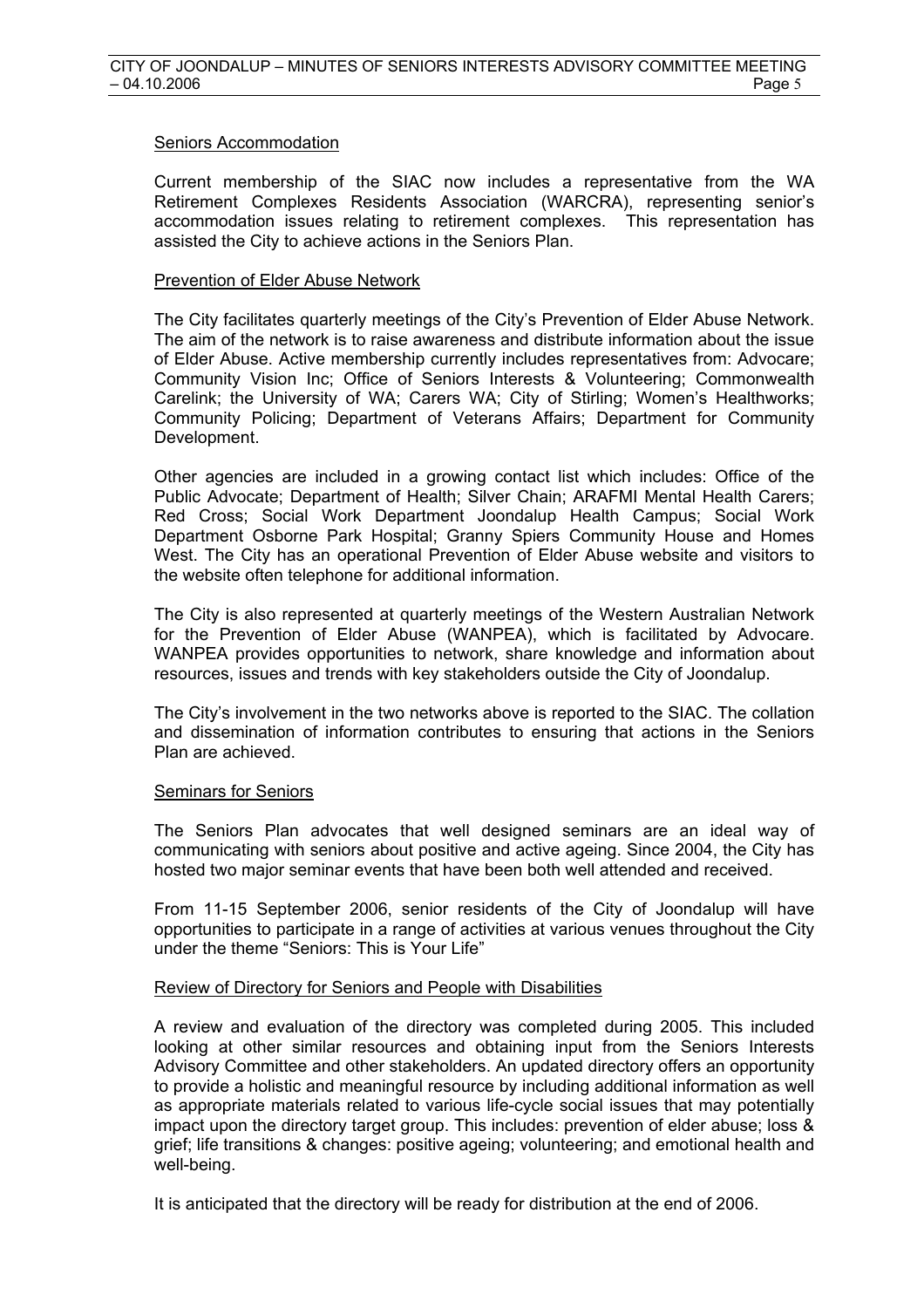## **Challenges**

Some actions in the Seniors Plan have not been achieved in full within the allocated timeframe. Explanations for actions not being implemented include changes in priorities or capacity to deliver the programs being reduced. Actions listed for continuation or consideration in 2006 and beyond are –

## Storage Standards for Community Buildings

The City has 28 multi-use facilities that are shared by more than one community group. The storage needs of community groups are far greater today than was the case when the facilities were built and this is an area of concern, particularly for seniors groups using the City's buildings. The Seniors Plan identified the storage issue and made provision for action to be taken to develop a policy about storage in community buildings.

The City commenced an audit of all community buildings in July 2006 and expects it to be completed in October. The rationalisation of storage is a key focus of the audit and the process will identify procedures to improve storage in the future. Eight buildings were listed in the 06/07 minor works budget for improvements to storage spaces.

## Community Safety Program

The City priorities with regard to the Community Safety program are being reviewed. Once the City has established a position regarding the responsibility of the program, progress will be made towards implementing the actions and tasks assigned in the Seniors Plan.

## "Absolutely Everybody" Program

The Absolutely Everybody program brings seniors and young people together to break down barriers and perceptions regarding to the victims and perpetrators of crime in the community. The program ran successfully in 2001 and 2002. Whilst attempts to continue the program were made between October 2004 and March 2005, the program did not run due to the inability to engage a group of young people within their academic commitments. At its July meeting, the SIAC resolved not to progress the action to continue the Absolutely Everybody program and to promote other intergenerational programs that exist in the community.

## **Link to Strategic Plan:**

The Seniors Plan is directly linked to the following key focus areas of the City's Strategic Plan –

## Community Wellbeing

## Outcome:

The City of Joondalup is recognised globally as a community that values and facilitates Lifelong Learning

## Objective 1.1:

To develop, provide and promote a diverse range of lifelong learning opportunities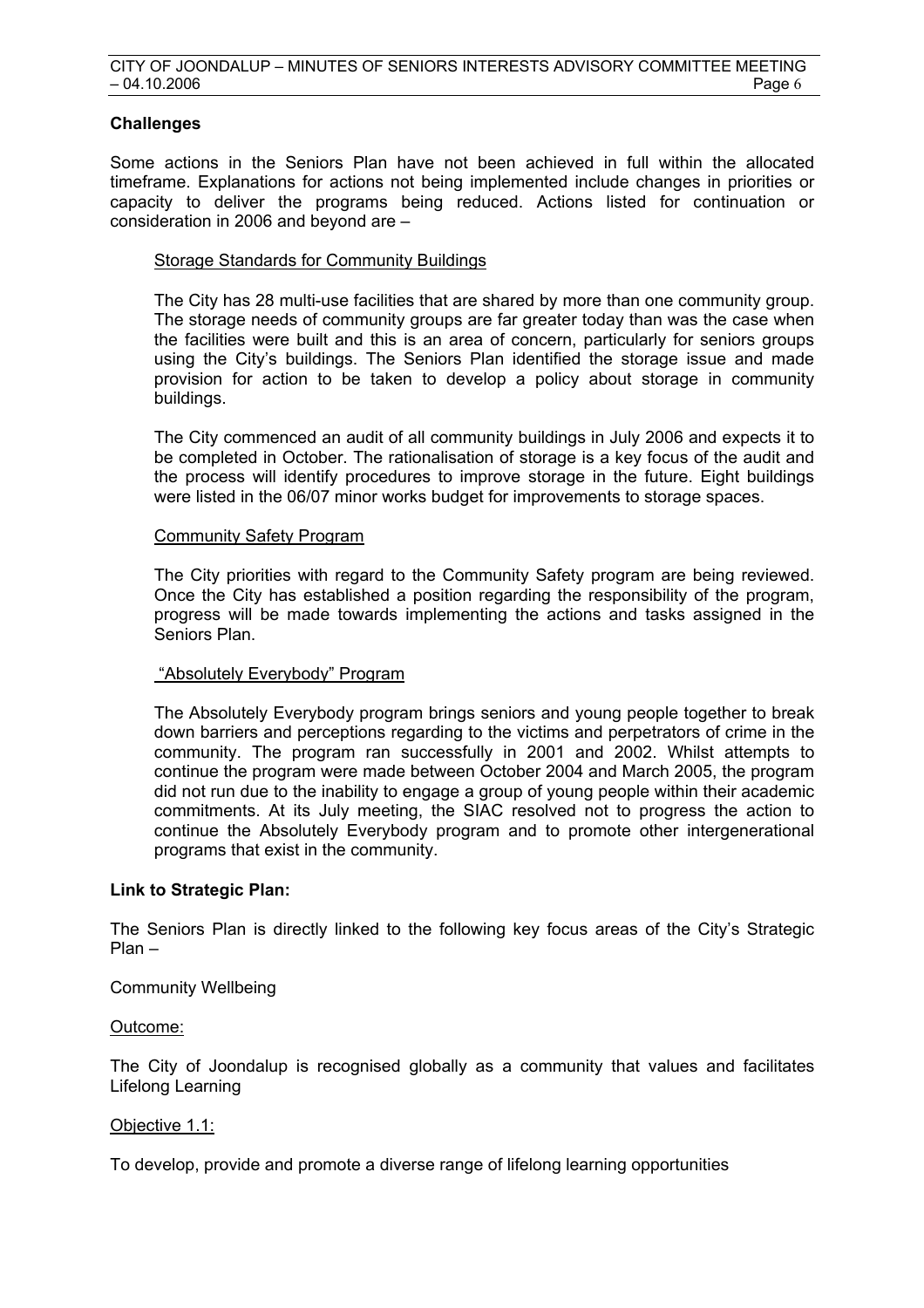## Outcome:

The City of Joondalup provides social opportunities that meet community needs

Objective 1.3:

To continue to provide services that meet changing needs of a diverse and growing community

Strategy 1.3.1:

Provide leisure and recreational activities aligned to community expectations, incorporating innovative opportunities for today's environment

Strategy 1.3.2:

Provide quality of life opportunities for all community members

Strategy 1.3.3:

Provide support, information and resources

Outcome:

The City of Joondalup is a safe and healthy environment

Objective 1.4:

To work with the community to enhance safety and security in a healthy environment

Outcome:

The City of Joondalup is an interactive community

Objective 4.3:

To ensure the City responds to and communicates with the community

Strategy 4.3.1:

Provide effective and clear community consultation

Objective 4.3.2:

Provide accessible community information

## **Legislation – Statutory Provisions:**

There is no statutory requirement for the City to have a Seniors Plan. It is considered best practice to implement the actions of the plan to enhance the well-being of seniors in the community.

## **Risk Management Considerations:**

The City has an ageing population and by implementing the tasks of the Seniors Plan, it is implementing measures that will benefit residents both now and in the future, as well as assisting in preventing common issues from escalating.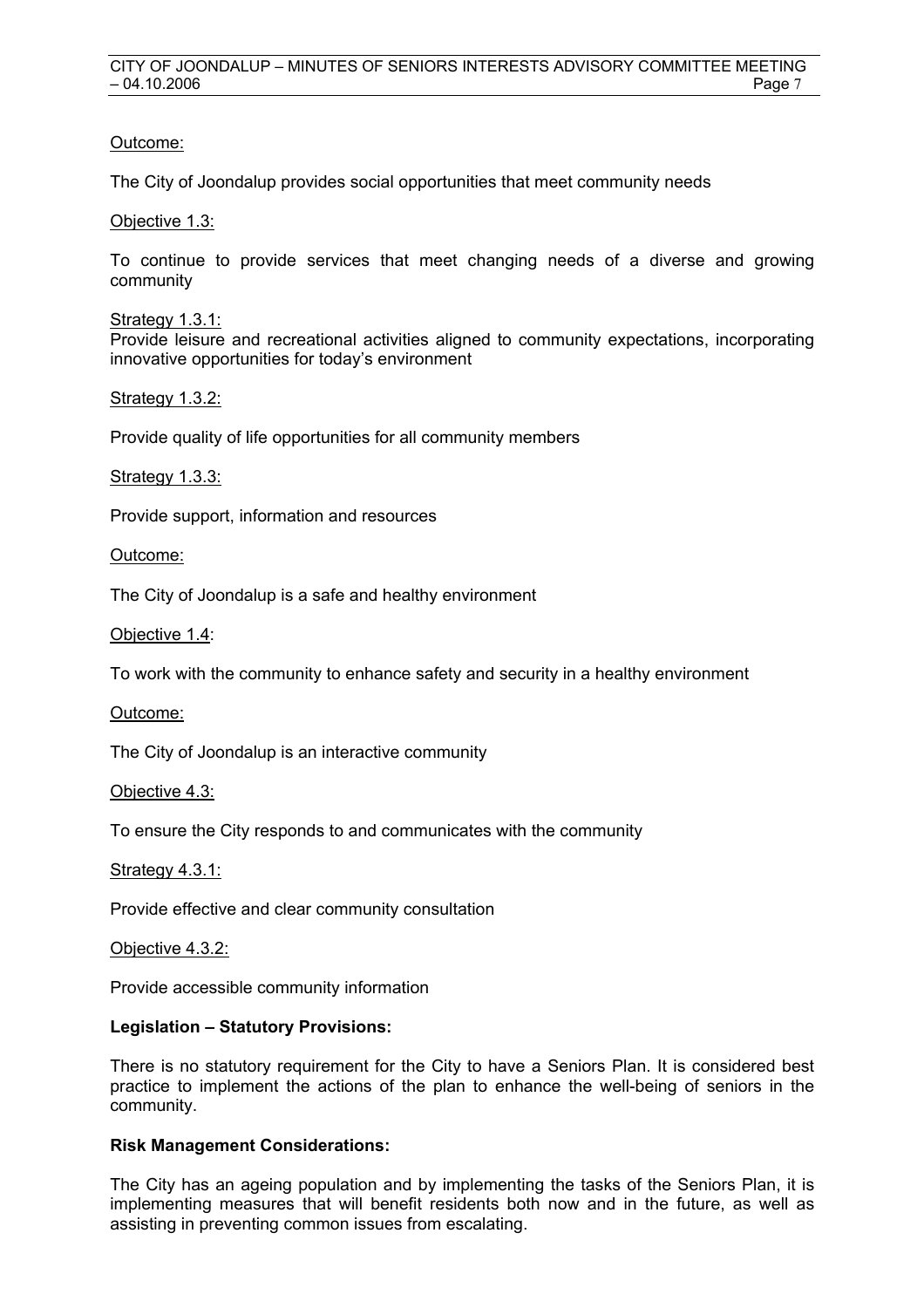## **Financial/Budget Implications:**

The actions highlighted in the Seniors Plan are directional only and their identification as part of the plan, does not assume that funds are associated. Any initiatives that are to be undertaken by the City as a result of their inclusion in the Seniors Plan would need to seek funding approval through normal Council budget allocation processes. Funds were allocated in the 06/07 budget to assist with the implementation of the Seniors Plan.

## **Policy Implications:**

A key action in the Seniors Plan is that "Council review all policies that affect seniors." The policies that are deemed to have the most impact on seniors are –

- Access and Inclusion (access to community facilities and public space; overcoming barriers that could prevent participation in community activities)
- Rates (reduced rates for seniors)
- Fees and Charges (reduced fees for seniors for some services)
- Use of community facilities (accommodation provided free of charge to seniors groups under the "subsidised use" policy)

## **Regional Significance:**

The Seniors Plan is a locally focused initiative; developed to guide the efforts of the City of Joondalup in relation to its work with seniors. Although there may be some issues that are unique within the City, it is likely there will be issues and concerns that are common for all seniors. Whilst focusing and operating locally, the plan has and does consider universal issues that impact upon seniors.

## **Sustainability Implications:**

The existence of the Seniors Plan enables seniors the opportunity to actively participate in decision-making processes that aim to meet their needs.

The majority of tasks listed within the plan utilise existing resources and staff to implement them. Of those tasks that require additional financial resources, normal Council processes will impact upon the allocation of funds in order for them to be implemented; therefore ensuring a level of commitment by the City will be sustainable.

## **Consultation:**

Ongoing consultation with City officers, community members and local agencies that work in the areas of seniors occurs to ensure that the tasks listed in the Seniors Plan are completed in a timely manner. Ongoing consultation ensures that the plan continues to reflect local needs and allows for community members and agencies to communicate with the City.

## **COMMENT**

The three-yearly review of the Seniors Plan is due to commence in January 2007. The SIAC has reviewed the document as part of their agenda since August 2005 and will continue to identify strengths and limitations as part of their agenda. The review will feed into aligning the Seniors Plan with other components of the Community Development Strategy, which is listed for Council endorsement in September 2006.

## **ATTACHMENTS**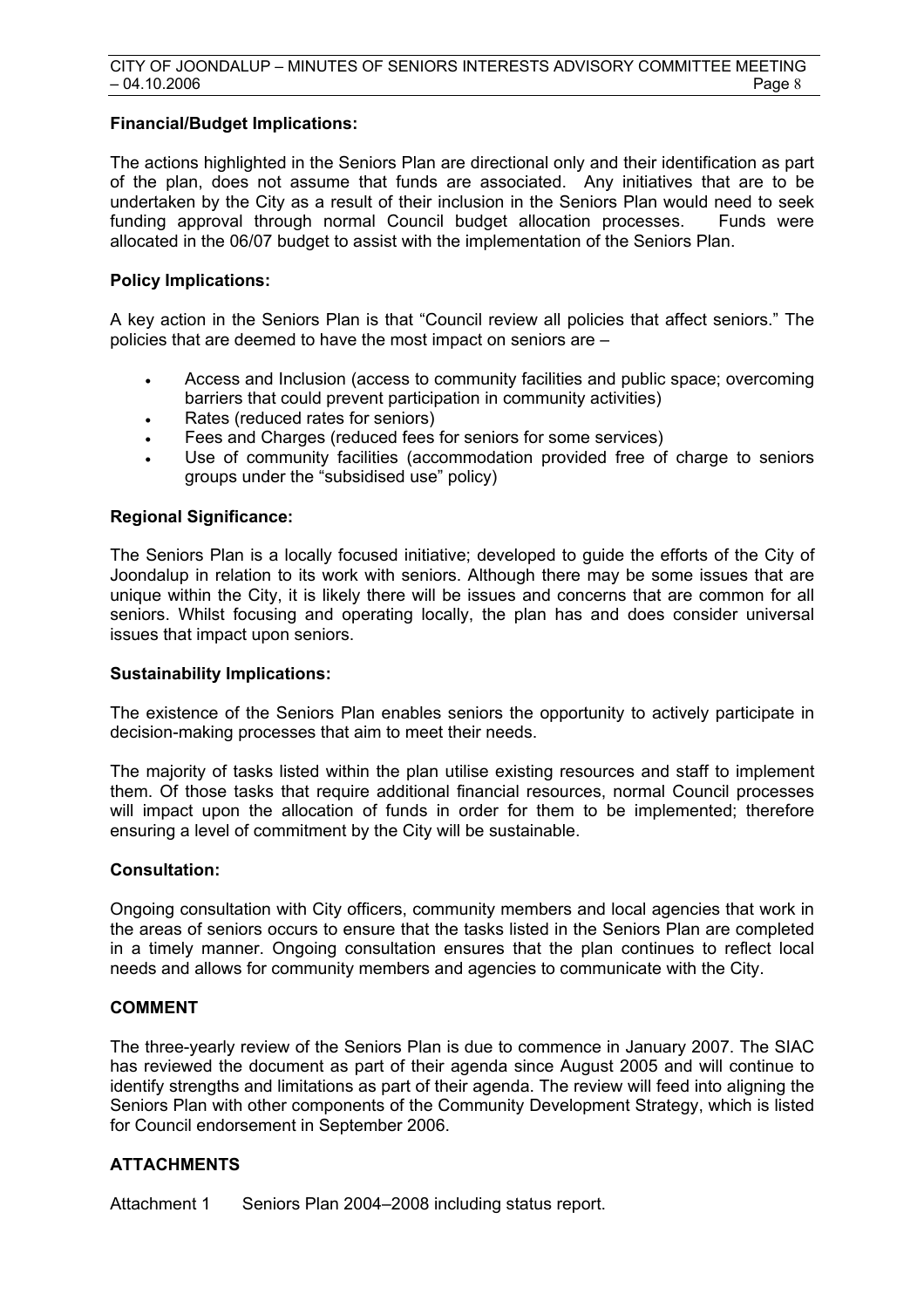### **VOTING REQUIREMENTS**

Simple Majority

## **OFFICER'S RECOMMENDATION**

### **That the Committee NOTES the progress of actions and tasks as outlined in the Seniors Plan 2004-2008.**

## **MOVED Mr Allyn Bryant, SECONDED Ms Valerie Corey that the Committee NOTES the progress of actions and tasks as outlined in the Seniors Plan 2004-2008.**

Community Development Officer gave an update on the progress of the tasks associated with the Seniors Plan 2004-2008, advising that 23 actions had been implemented which resulted in an 87% achievement. Manager Community Development Services advised the committee that this document is due to be reviewed in 2007.

### This Motion was Put and **CARRIED** (5/0)

**In favour of the Motion:** Cr Corr, Mr Allyn Bryant, Ms Margaret March, Ms Valerie Corey, and Ms Patricia Geary.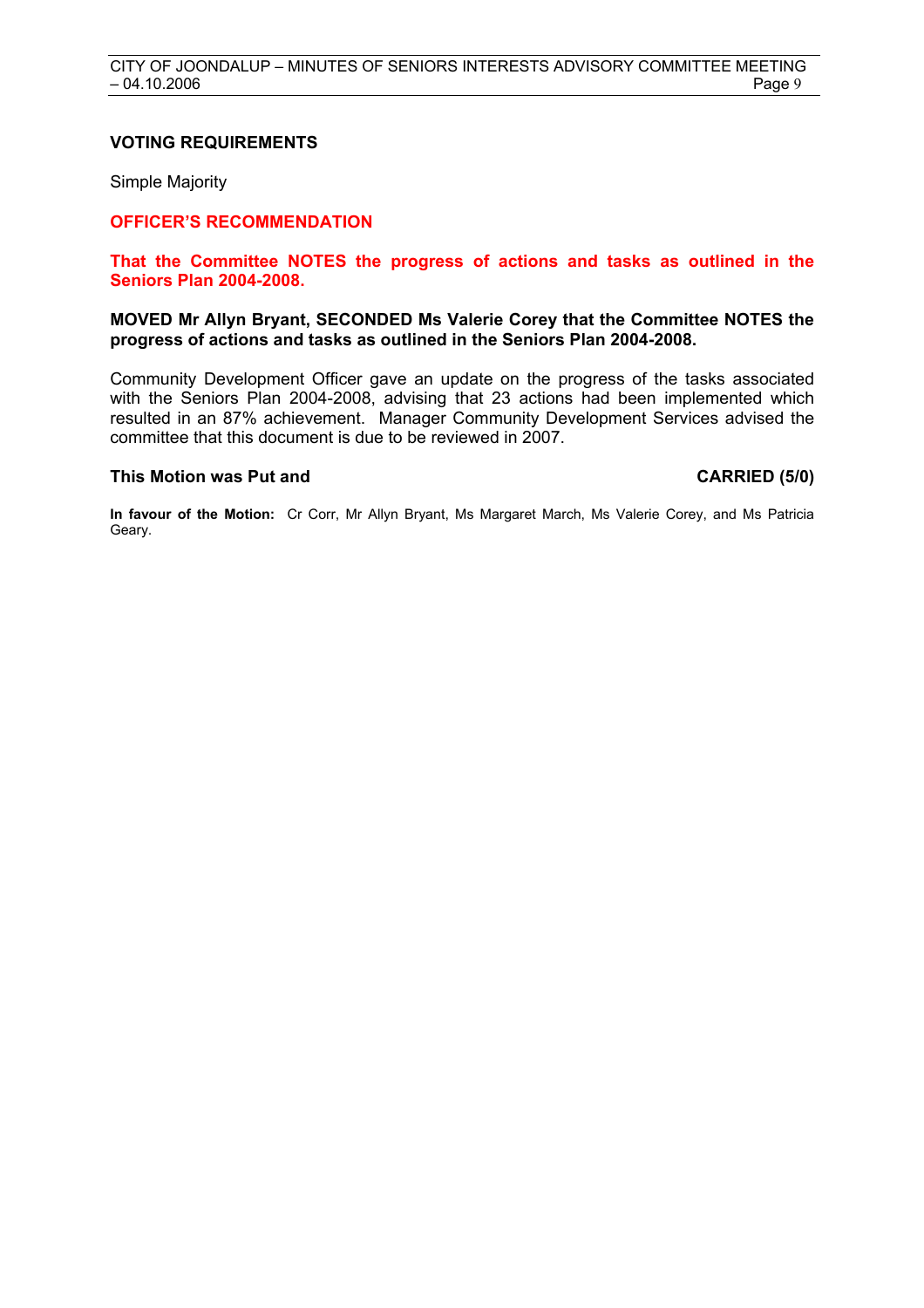# **ITEM 2 TRANSITIONS IN AGEING RESEARCH PROJECT - AN OVERVIEW 2006 [55511]**

**WARD:** All

**RESPONSIBLE** Mr Chris Terelinck **A/DIRECTOR:** Planning and Community Development (Acting)

## **PURPOSE**

To provide the Seniors Interests Advisory Committee (SIAC) with an overview of the Transitions in Ageing Research Project – an initiative of the State Government's Active Ageing Strategy – *Generations Together*.

## **EXECUTIVE SUMMARY**

The State Government's Office of Seniors Interests commissioned research and published a report "Transitions in Ageing Research Project – An Overview 2006 " in August 2006. The research highlighted that the key predictor of successful ageing was the "absence of depression".

This research is considered valuable to the work of the SIAC, as the committee's objective is to "provide advice to Council to ensure that the concerns of seniors are adequately represented in the City's planning processes and the strategic directions being developed for older people across the City". The document will also be useful to inform the review of the Seniors Plan because it outlines predictors for positive and active ageing.

*It is recommended that the Seniors Interests Advisory Committee:* 

- *1 NOTES the findings of the "Transitions in Ageing Project An Overview 2006" Report;*
- *2 ENDORSES the document to be a key resource in the review of the Seniors Plan.*

## **BACKGROUND**

The major objectives of the research were to investigate:

- Which life transitions seniors believed had the most important continuing influence, either positive or negative, on their lives
- Whether or not seniors were ageing successfully
- Which life transitions were most closely related, either positively or negatively, to people assessing the satisfaction with their quality of life as they grew older.

The research involved two stages: an initial exploring stage followed by a major state-wide telephone survey of 600 Western Australian seniors aged 65 years and over. The telephone survey sample was structured and then weighted to provide a representative sample of seniors aged 65 years and over throughout Western Australia.

A key finding of the report was that the absence of depression was vital to successful ageing. Depression is defined as a persistently depressed mood for at least two weeks that is associated with loss of pleasure in most activities and results in loss of personal, social and work function. When people suffer from depression there is a cost to the community as they seek support from health professionals, take time off work, withdraw from their usual family and community activities and participate in antisocial behaviours.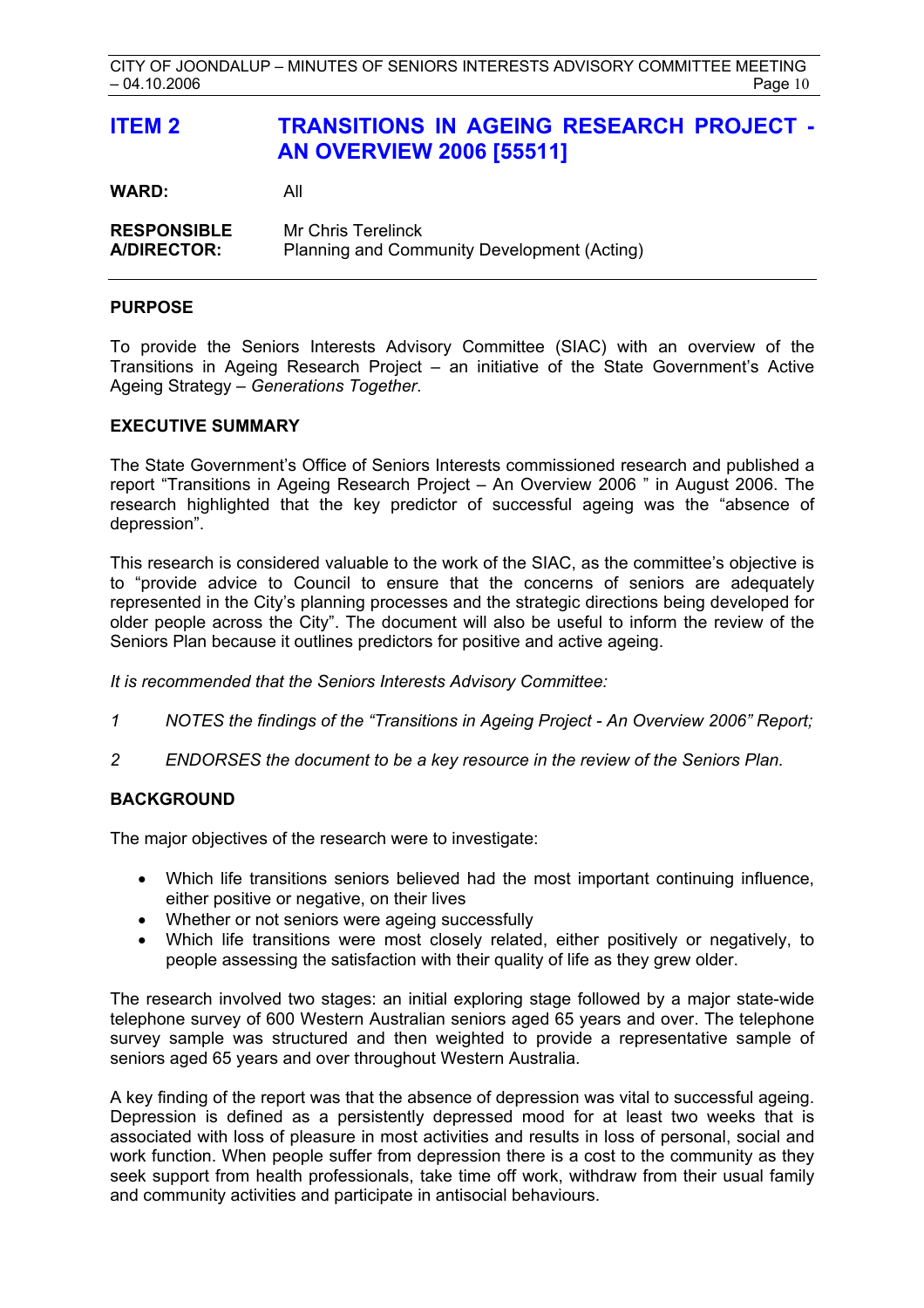## **DETAILS**

The most common events having a positive influence on seniors' lives related to family (eg regular contact, having grandchildren), leaving paid employment and finding new opportunities after retirement.

The events having a negative influence tended to involve smaller numbers of seniors and related to their own declining health and fitness, the death of important others and the lack of employment opportunities. Three out of five seniors (61%) were ageing successfully, based on self- assessment. Seniors who were more likely to be ageing successfully on this basis were those who were positive about: their emotional state: contact with family and friends: feelings of autonomy: health: and energy levels.

The key predictor of successful ageing was found to underlie other indicators: the absence of depression. One in twelve seniors reported feeling depressed to some extent, while another one in eight appeared to be experiencing a less than satisfactory level of mood. A secondary predictor was gender: female seniors could to some extent be predicted to be ageing more successfully: whereas males could not.

## **Issues and options considered:**

Not Applicable.

#### **Link to Strategic Plan:**

The research is directly linked to the following key focus areas of the City's Strategic Plan - Community Wellbeing

#### Outcome:

The City of Joondalup is recognised globally as a community that values and facilitates Lifelong Learning

#### Objective 1.1:

To develop, provide and promote a diverse range of lifelong learning opportunities

#### Outcome:

The City of Joondalup provides social opportunities that meet community needs

#### Objective 1.3:

To continue to provide services that meet changing needs of a diverse and growing community

#### Strategy 1.3.1:

Provide leisure and recreational activities aligned to community expectations, incorporating innovative opportunities for today's environment

## Strategy 1.3.2:

Provide quality of life opportunities for all community members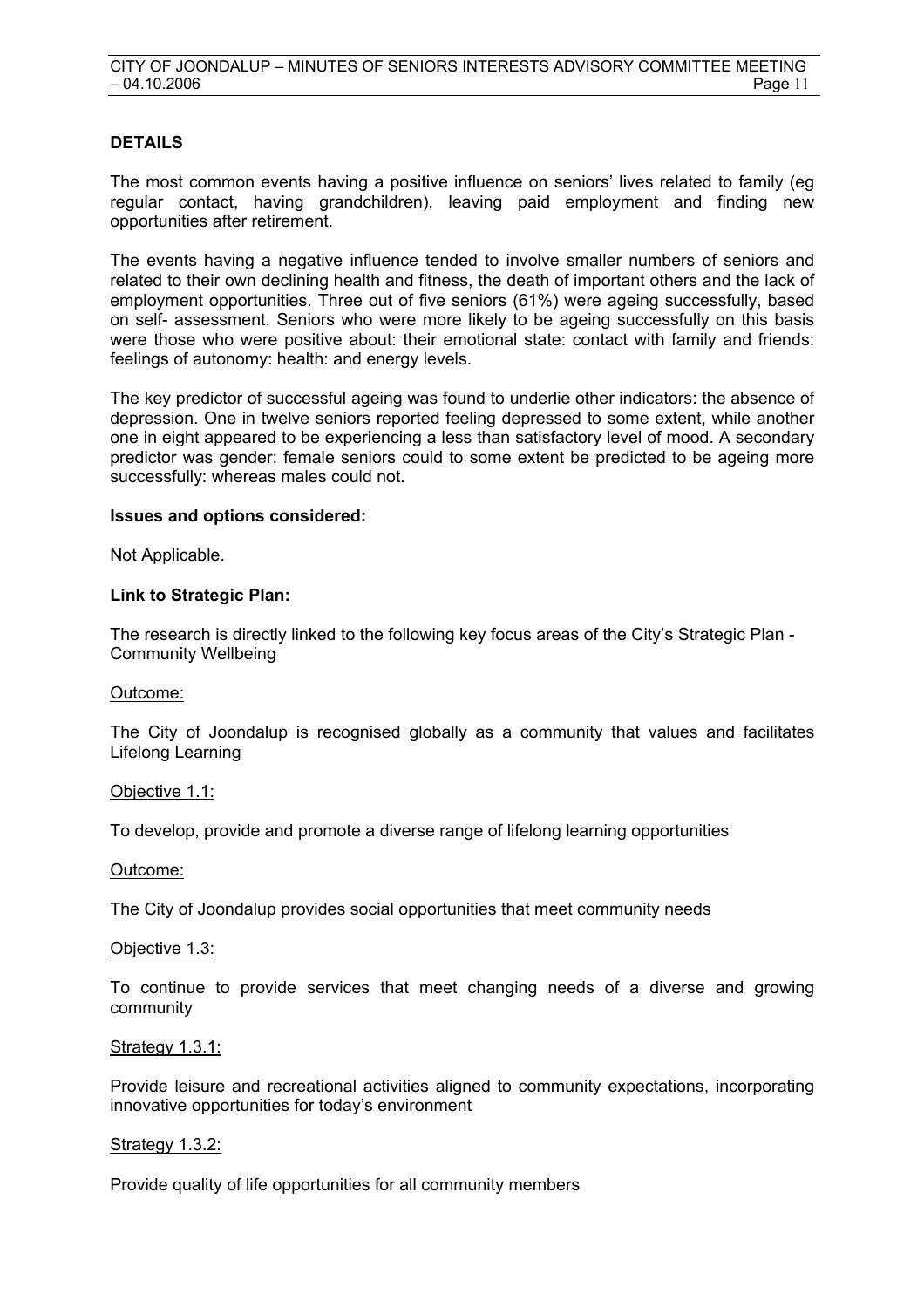## **Legislation – Statutory Provisions:**

Not Applicable.

## **Risk Management considerations:**

The City has an ageing population and by considering the findings of this report, the City is implementing measures that will benefit residents both now and in the future, as well as assisting in preventing common issues of concern escalating.

## **Financial/Budget Implications:**

Not Applicable.

## **Policy Implications:**

Not Applicable.

## **Regional Significance:**

The findings of the research have state-wide implications.

## **Sustainability Implications:**

Not Applicable.

## **Consultation:**

The State Government surveyed 600 seniors aged 65 years and over to conduct the research for the Transitions into Ageing report.

## **COMMENT**

The findings about depression among seniors support the State Government's present initiative for active ageing. In addition, several key questions from the research will be included in future community surveys to enable the State Government to measure trends in the importance of major life events and to monitor the level of successful ageing in the WA seniors community.

This research is brought to the attention of the SIAC for the purpose of developing awareness of trends in the seniors' population. Awareness can then be incorporated into the work of the committee and provide focus for strategies associated with the Seniors Plan and other activities.

## **ATTACHMENTS**

Attachment 1 Transitions in Ageing Research Project - An Overview 2006

## **VOTING REQUIREMENTS**

Simple Majority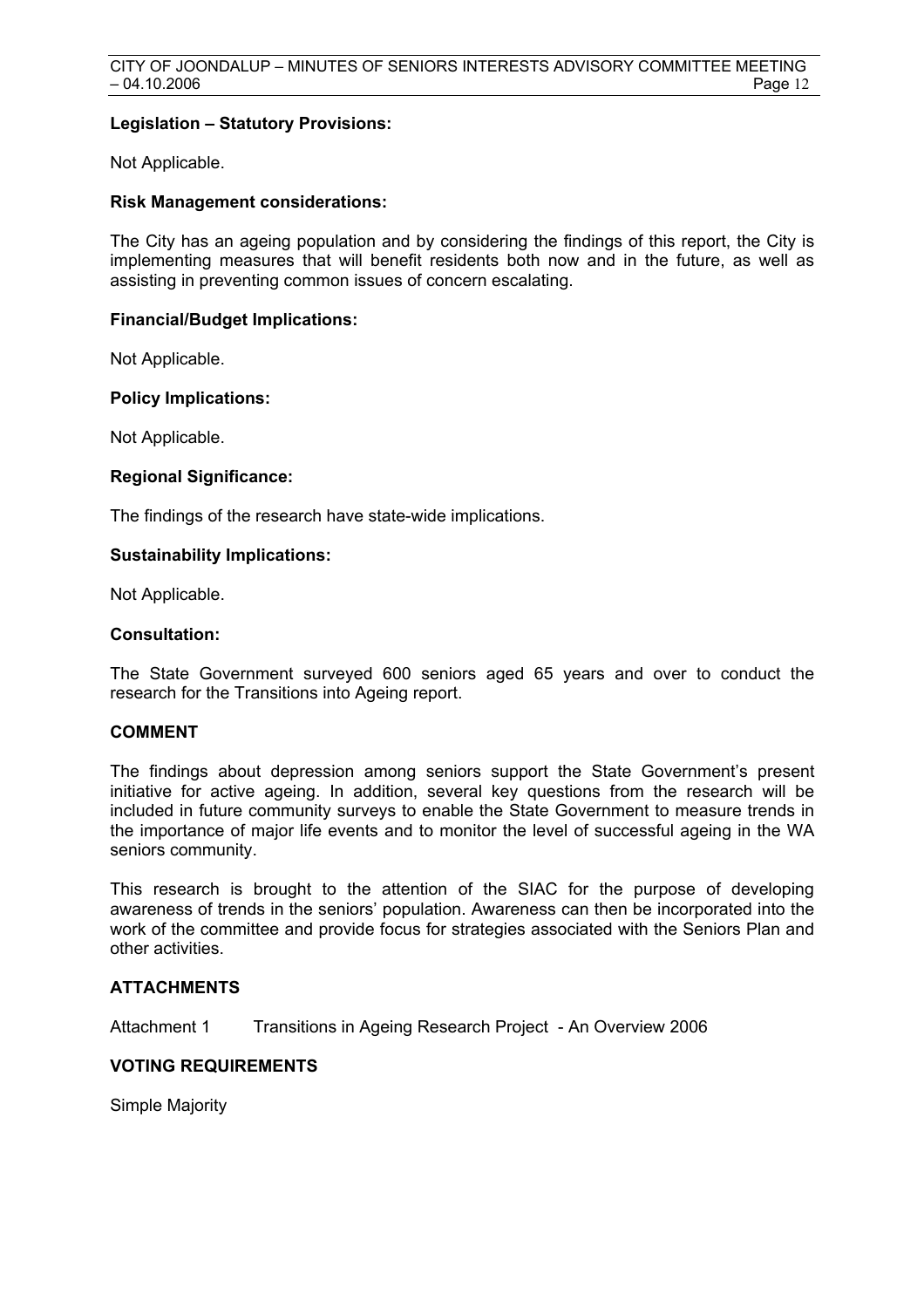## **OFFICER'S RECOMMENDATION**

**That the Seniors Interests Advisory Committee:** 

- **1 NOTES the findings of the "Transitions in Ageing Project An Overview 2006" Report;**
- **2 ENDORSES the document to be a key resource in the review of the Seniors Plan.**

**MOVED Mr Allyn Bryant, SECONDED Ms Margaret March that the Seniors Interests Advisory Committee:** 

- **1. NOTES the findings of the "Transitions in Ageing Project An Overview 2006" Report;**
- **2. ENDORSES the document to be a key resource in the review of the Seniors Plan.**

#### The Motion was Put and **CARRIED** (5/0)

**In favour of the Motion:** Cr Corr, Mr Allyn Bryant, Ms Margaret March, Ms Valerie Corey, and Ms Patricia Geary.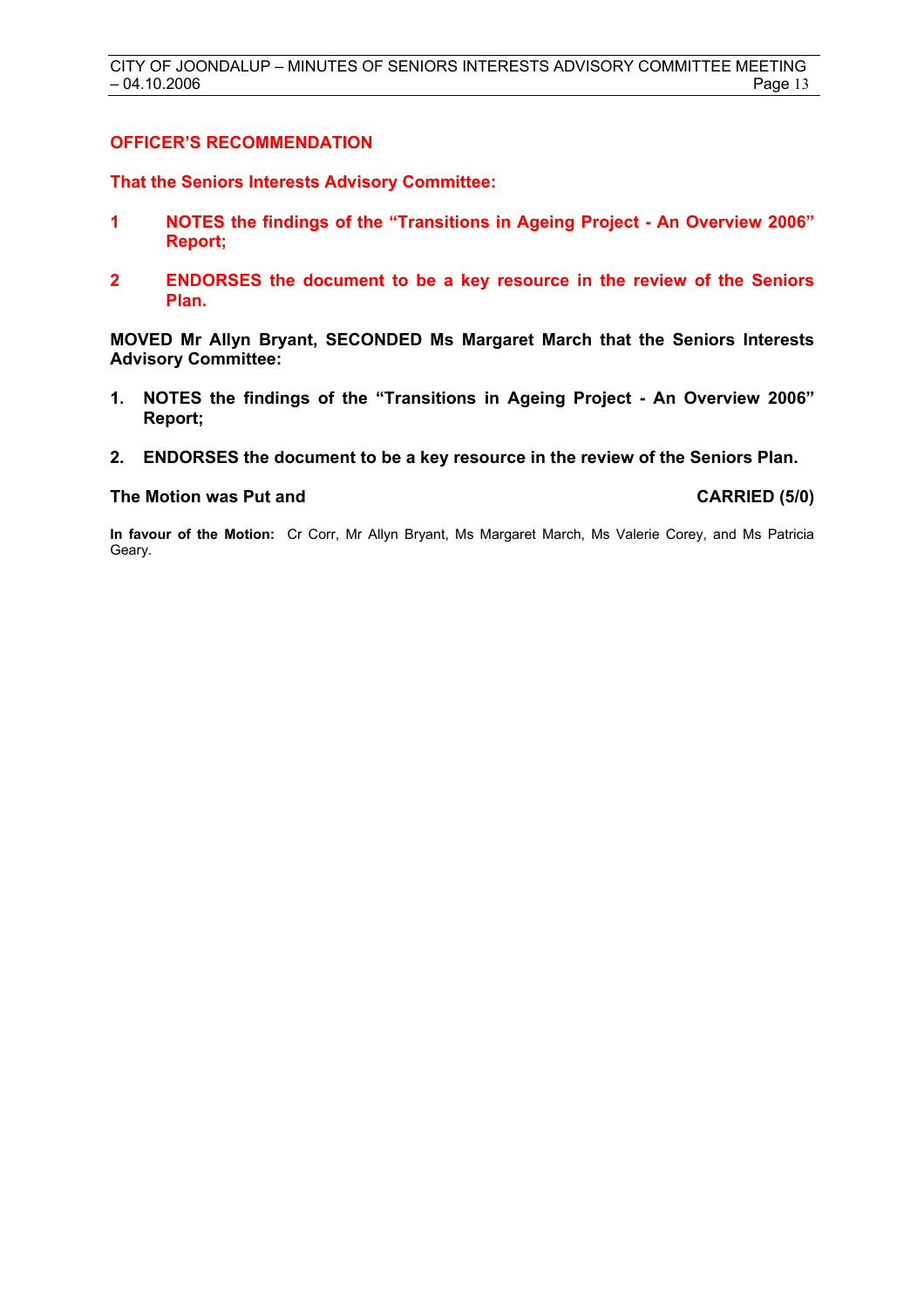| <b>ITEM3</b>                             | <b>PRESENTATION - TALES OF TIMES PAST</b><br>$\sim$<br>[55511]    |
|------------------------------------------|-------------------------------------------------------------------|
| <b>WARD:</b>                             | All                                                               |
| <b>RESPONSIBLE</b><br><b>A/DIRECTOR:</b> | Mr Chris Terelinck<br>Planning and Community Development (Acting) |

Vasanti Sunderland will attend the SIAC meeting to conduct a presentation on the Tales of Times Past Intergenerational Intercultural Oral History Program. The program evolved from Vasanti's extensive experience working with a wide range of people from diverse experiences and cultural backgrounds in her role as a Community Development Consultant /Facilitator and Storyteller.

The vision of the program is to make a contribution to enriching communities through promoting participation, encouraging understanding and recognition of the value of all members of our community across all cultures and generations.

The aims of the program are to:

- Enable seniors to meet and celebrate shared and different histories;
- Promote interaction between generations within family structures;
- Establish a community resource of oral historians operating as independent groups available to schools, educational institutions, government and non-government agencies, business and community groups and the general public;
- Contribute to a greater understanding of the issues faced by each generation as well as the skills and experiences each can offer, by dispelling the stereotypical myths and fears held by different cultures and generations;
- Break down and reduce the isolation of seniors and age segregation in community activities.

As Vasanti Sunderland was unable to attend the meeting, this item was carried over to the next Seniors Interests Advisory Committee Meeting to be held on 6 December 2006.

*Appendix 3 refers*